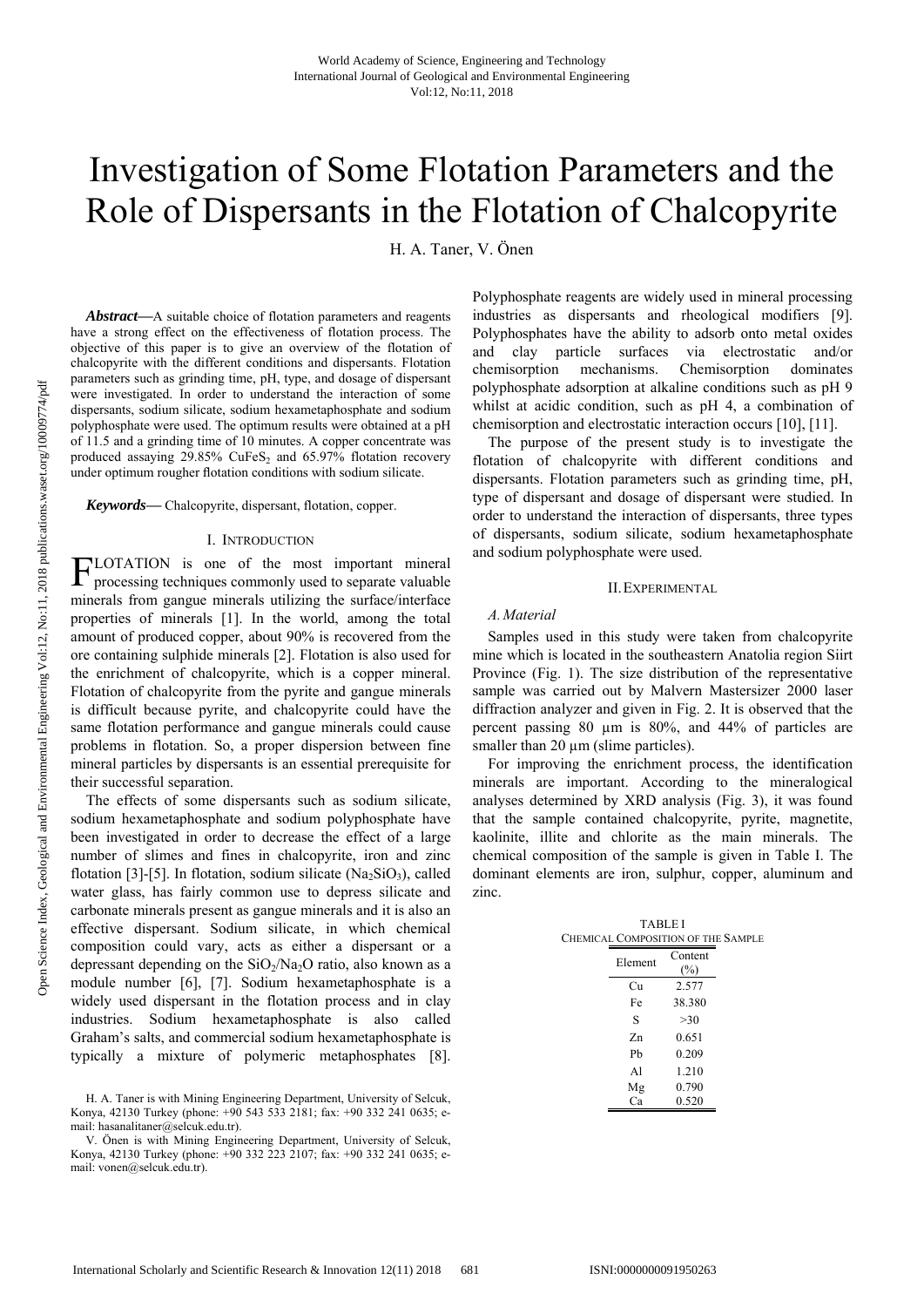#### World Academy of Science, Engineering and Technology International Journal of Geological and Environmental Engineering Vol:12, No:11, 2018



Fig. 1 Location map of the mine



Fig. 2 Particle size distribution of the sample

Aerophine 3418A used in this study as collector was obtained from Cytec Solvay Group. Dispersants used as sodium silicate (NaS), sodium hexametaphosphate (NaHMP) and sodium polyphosphate (NaPP) were obtained from different companies. Methyl isobutyl carbinol (MIBC) was used as frother obtained from Arkema Innovative Chemistry. Lime and sulphuric acid were used as pH regulators.

## *B.Flotation Experiments*

Flotation experiments were carried out in a 1 L conventional laboratory cell (Denver model), at 10% solid ratio, 10 L/min air flow rate, 2 cm froth depth and agitation rate was 1350 rpm. MIBC was used as frother (80 g/ton) and 3418A was used as collector (50  $g/t$ ). The mineral suspension was prepared by adding solids and tap water. Firstly, pH of the mineral suspension was adjusted to 11.5 by adding lime stock solutions and conditioned for 5 minutes. Then, prepared dispersant solution was added at a desired concentration and conditioned for 3 minutes. With the addition of collector and conditioning 3 minutes, lastly frother added to solution and conditioned for 1 minute. The froth was handpicked for 3 minutes to collect the concentrate.

For individual mineral flotation, the floated and unfloated particles were collected, filtered, and dried. The flotation recovery was calculated based on solid weight distributions between the two products. For mixed minerals flotation, the  $CuFeS<sub>2</sub>$  contents of the concentrates and tailings were analyzed, and the recovery of chalcopyrite was calculated. The experiments were conducted in three parts. In each part, the effect of only one parameter was examined, while the other parameters were kept constant.

#### III. RESULTS

#### *A.Effect of Grinding Time on Chalcopyrite Flotation*

The effect of grinding time on the flotation of chalcopyrite was studied and the results are shown in Fig. 4. It is evident from the figure that the flotation recovery of chalcopyrite was increased as the grinding time was increased. The grade of chalcopyrite increased until grinding time of 10 minutes, but then fell off. As the grinding time increased, the grain size decreased. So, the gangue minerals which are in slime size could be mixed with the concentrate. A more efficient enrichment was obtained in the experiments made with the samples obtained at the grinding time of 10 minutes.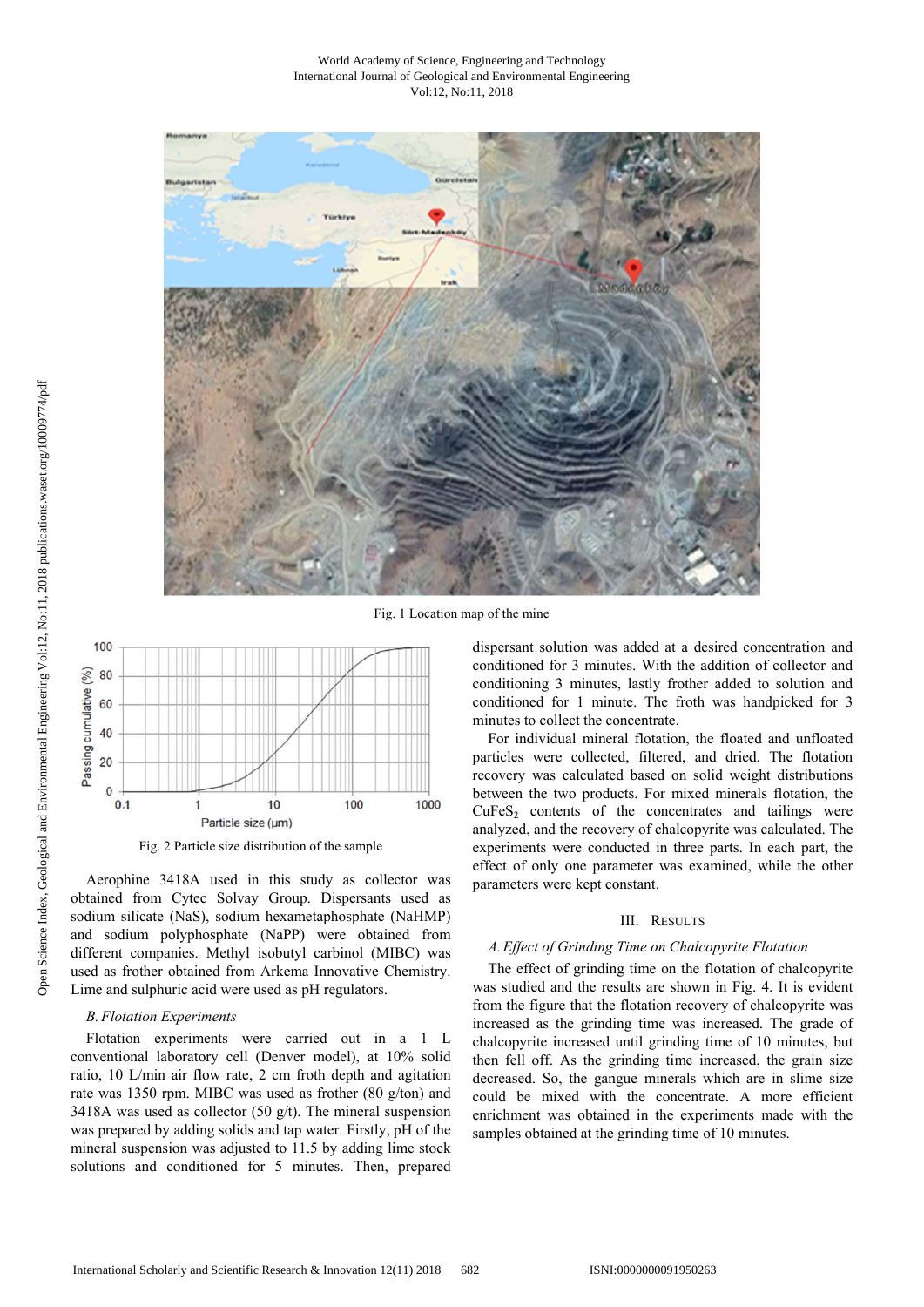#### World Academy of Science, Engineering and Technology International Journal of Geological and Environmental Engineering Vol:12, No:11, 2018



Fig. 3 XRD result of the sample



Fig. 4 Effect of grinding time on the flotation of chalcopyrite

# *B.Effect of pH on Chalcopyrite Flotation*

The pH of the pulp must be optimized so that the chemicals used in the flotation can react with the mineral surfaces in the pulp. The effect of pH was investigated at 8, 9, 10, 11, 11.5, 12 and 12.70 and the results obtained are given in Fig. 5. Chalcopyrite recoveries increased dramatically as the pH increased. After pH 11.5, recovery of the chalcopyrite was observed to be decreased sharply. On the contrary, the grade of chalcopyrite continued to rise. This result confirms that high pH of the pulp caused to depress pyrite. The surface of chalcopyrite also gains more hydrophobicity, and the amount of chalcopyrite coming to the concentrate is higher. In later experiments, flotation was continued at pH of 11.5.

## *C.Effect of Dispersants on Chalcopyrite Flotation*

An appropriate choice of dispersant quality and quantity has an important effect on the flotation recovery. The dispersant dosage is also an important factor in the flotation process, which affects the recovery seriously. Fig. 6 shows the effect of sodium silicate (NaS) dosages on the recovery and grade of chalcopyrite. Recovery of chalcopyrite increased substantially until the use of  $100 \text{ g/t}$  dosage of NaS but then slightly

decreased. NaS can effectively disperse the chalcopyrite, pyrite and gangue minerals reducing the coverage of pyrite and gangue minerals on chalcopyrite surfaces and improving the flotation recovery of the chalcopyrite.



Fig. 5 Effect of pulp pH on the flotation of chalcopyrite



Fig. 6 Effect of NaS on the flotation of chalcopyrite

Fig. 7 shows the effect of sodium polyphosphate (NaPP) dosages on the recovery and grade of chalcopyrite. The use of NaPP resulted in poor separation with the lowest recovery